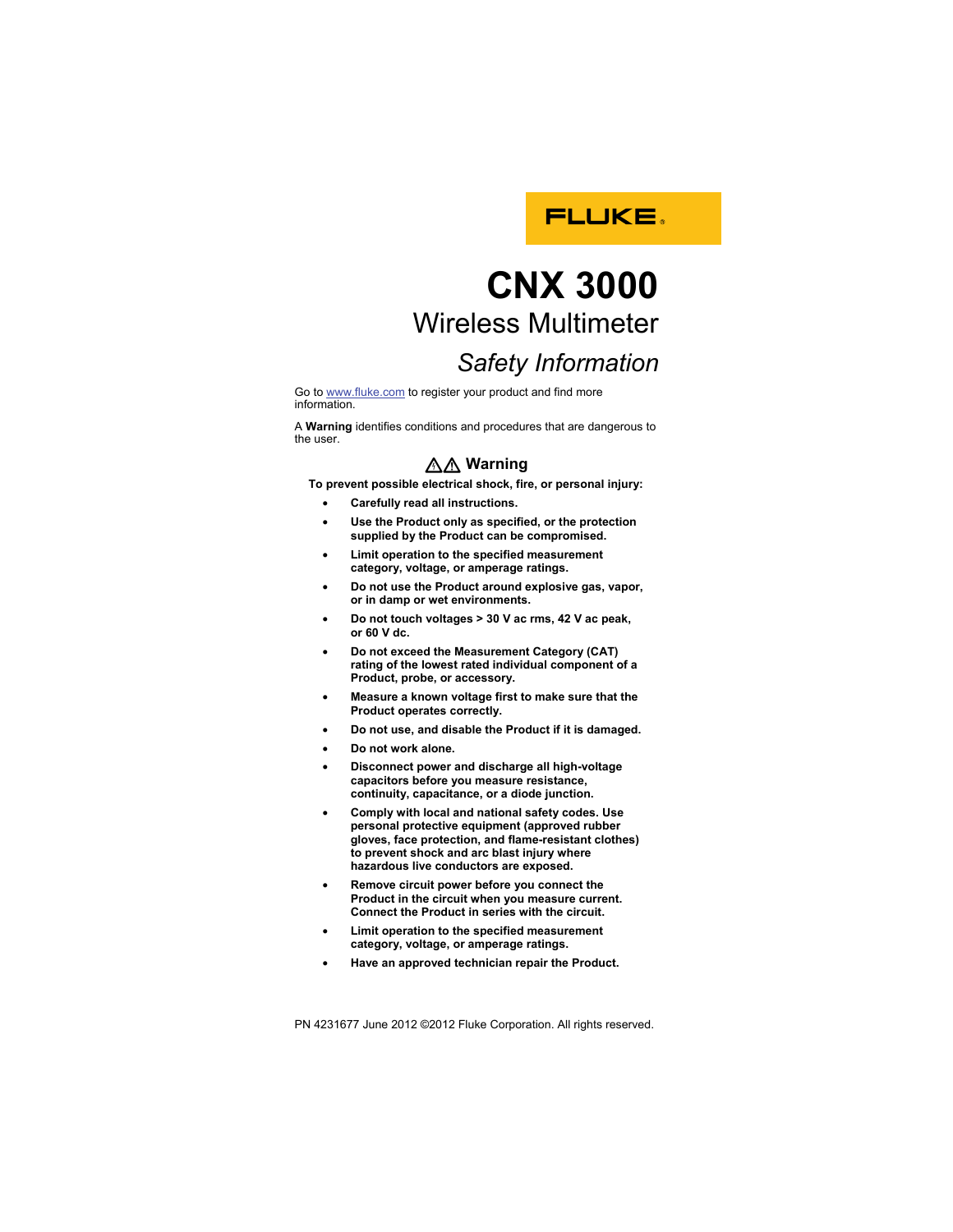- **Do not operate the Product with covers removed or the case open. Hazardous voltage exposure is possible.**
- **Use only specified replacement parts.**
- **Remove the input signals before you clean the Product.**
- **Replace the batteries when the low battery indicator shows to prevent incorrect measurements.**
- **The battery door must be closed and locked before you operate the Product.**
- **Remove the test leads and all input signals before you replace the batteries or fuses.**
- **Do not use the Product if it operates incorrectly.**
- **Examine the case before you use the Product. Look for cracks or missing plastic. Carefully look at the insulation around the terminals.**
- Use only correct measurement category (CAT), **voltage, and amperage rated probes, test leads, and adapters for the measurement.**
- **Do not use test leads if they are damaged. Examine the test leads for damaged insulation, exposed metal, or if the wear indicator shows. Check test lead continuity.**
- **Keep fingers behind the finger guards on the probes.**
- **Do not touch the probes to a voltage source when the test leads are connected to the current terminals.**
- **Replace a blown fuse with exact replacement only for continued protection against arc flash.**
- **Remove the batteries if the Product is not used for an extended period of time, or if stored in temperatures above 50 °C. If the batteries are not removed, battery leakage can damage the Product.**
- **Batteries contain hazardous chemicals that can cause burns or explode. If exposure to chemicals occurs, clean with water and get medical aid.**
- **Connect the common test lead before the live test lead and remove the live test lead before the common test lead.**
- **Remove all probes, test leads, and accessories that are not necessary for the measurement.**
- **Do not use the TL175 or TP175 test probes in CAT III or CAT IV environments without the probe tip fully extended and correct category rating visible in the window.**
- **When the TL175 is used with instruments or other accessories, the lowest category rating of the combination applies. One exception is when the probe is used with the AC172 or AC175.**
- **Make sure test leads are firmly connected to instrument and other accessories.**